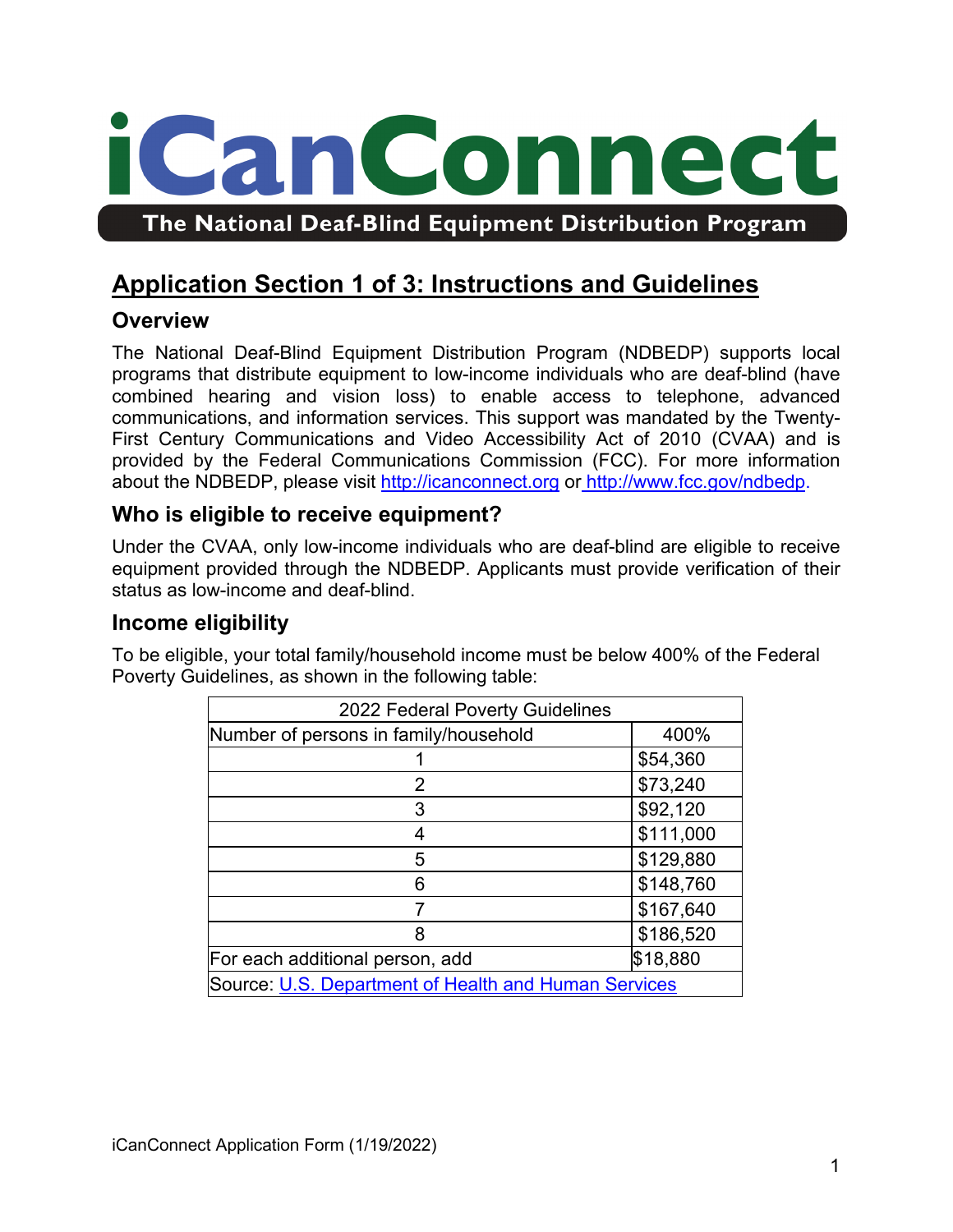For purposes of determining income eligibility for the NDBEDP, the FCC defines "income" and "household" as follows:

"Income" is all income actually received by all members of a household. This includes salary before deductions for taxes, public assistance benefits, social security payments, pensions, unemployment compensation, veteran's benefits, inheritances, alimony, child support payments, worker's compensation benefits, gifts, lottery winnings, and the like. The only exceptions are student financial aid, military housing and cost-of-living allowances, irregular income from occasional small jobs such as baby-sitting or lawn mowing, and the like.

A "household" is any individual or group of individuals who are living together at the same address as one economic unit. A household may include related and unrelated persons. An "economic unit" consists of all adult individuals contributing to and sharing in the income and expenses of a household. An adult is any person eighteen years or older. If an adult has no or minimal income, and lives with someone who provides financial support to him/her, both people shall be considered part of the same household. Children under the age of eighteen living with their parents or guardians are considered to be part of the same household as their parents or guardians.

See Section 2 for the family/household income information that must be provided with this application: either 1) proof of your current participation in a federal low-income program whose income limit is below 400% of the Federal Poverty Guidelines, or 2) proof of household income.

# **Disability eligibility**

For this program, the CVAA requires that the term "deaf-blind" has the same meaning given by the Helen Keller National Center Act. In general, the individual must have a certain vision loss and a hearing loss that, combined, cause extreme difficulty in attaining independence in daily life activities, achieving psychosocial adjustment, or obtaining a vocation (working).

Specifically, the FCC's NDBEDP rule 64.6203(c) states that an individual who is "deafblind" is:

(1) Any individual:

(i) Who has a central visual acuity of 20/200 or less in the better eye with corrective lenses, or a field defect such that the peripheral diameter of visual field subtends an angular distance no greater than 20 degrees, or a progressive visual loss having a prognosis leading to one or both these conditions:

(ii) Who has a chronic hearing impairment so severe that most speech cannot be understood with optimum amplification, or a progressive hearing loss having a prognosis leading to this condition; and

(iii) For whom the combination of impairments described in . . . (i) and (ii) of this section cause extreme difficulty in attaining independence in daily life activities, achieving psychosocial adjustment, or obtaining a vocation.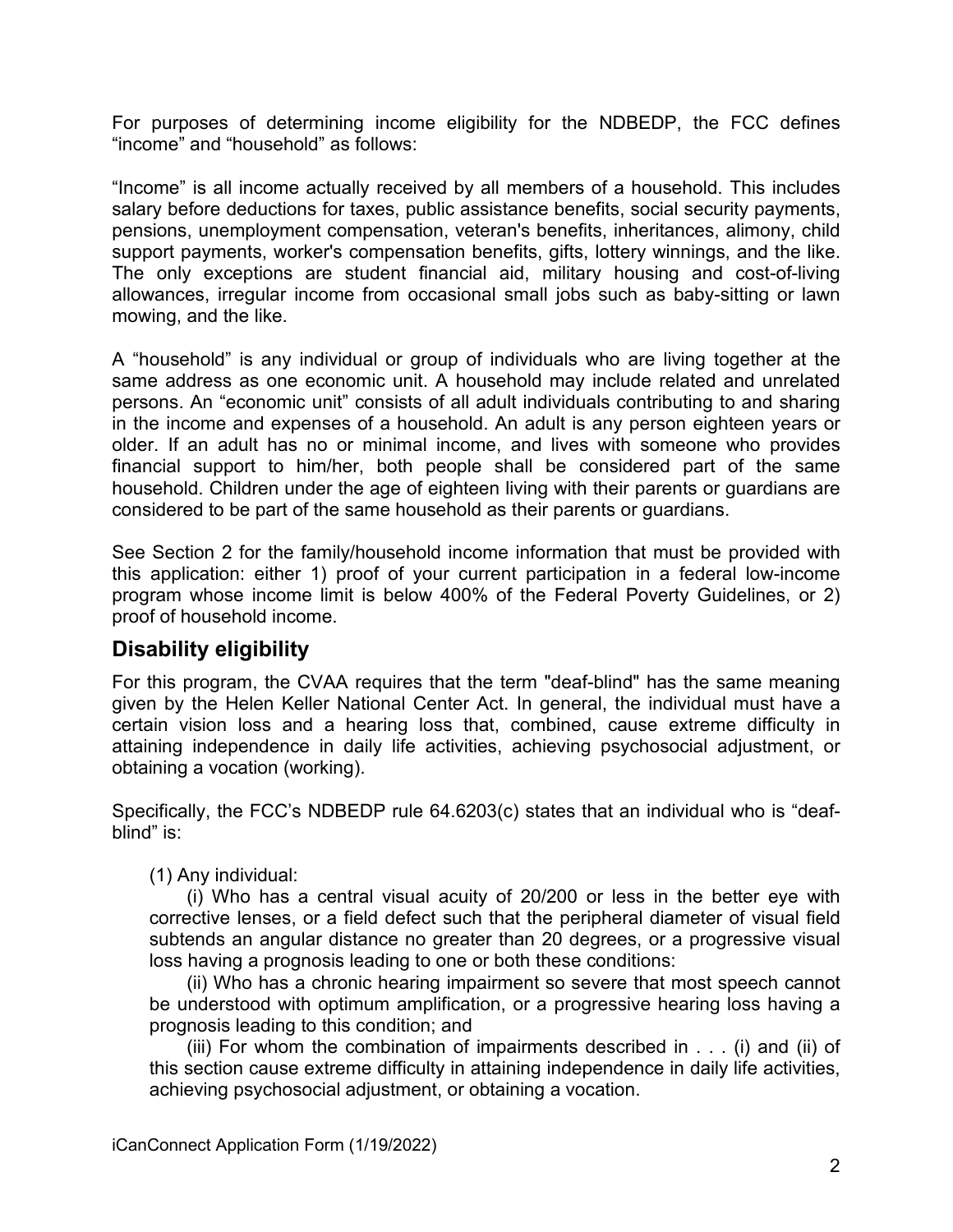(2) An individual's functional abilities with respect to using Telecommunications service, Internet access service, and advanced communications services, including interexchange services and advanced telecommunications and information services in various environments shall be considered when determining whether the individual is deaf-blind under . . . (ii) and (iii) of this section.

(3) The definition in this paragraph (c) also includes any individual who, despite the inability to be measured accurately for hearing and vision loss due to cognitive or behavioral constraints, or both, can be determined through functional and performance assessment to have severe hearing and visual disabilities that cause extreme difficulty in attaining independence in daily life activities, achieving psychosocial adjustment, or obtaining vocational objectives.

# **Who can attest to a person's disability eligibility?**

A practicing professional who has direct knowledge of the person's vision and hearing loss, such as:

- Audiologist
- Community-based service provider
- Educator
- Hearing professional
- HKNC representative
- Medical/health professional
- School for the deaf and/or blind
- Specialist in Deaf-Blindness
- Speech pathologist
- State equipment/assistive technology program
- Vision professional
- Vocational rehabilitation counsellor

Such professionals may also include, in the attestation, information about the individual's functional abilities to use telecommunications, Internet access, and advanced communications services in various settings.

Existing documentation that a person is deaf-blind, such as an individualized education program (IEP) or a Social Security determination letter, may serve as verification of disability.

See Section 3 for the disability attestation information that must be provided with this application.

# **Confidentiality policy**

iCanConnect is committed to ensuring that your privacy is protected. Information provided on this application form will only be used to determine eligibility for iCanConnect products and services. iCanConnect will not sell, distribute or lease your personal information to third parties unless you give permission, or if the iCanConnect program is required by law to do so. iCanConnect is committed to ensuring that personal information is secure. In order to prevent unauthorized access or disclosure, suitable physical, electronic and managerial procedures are in place to safeguard and secure the information iCanConnect collects.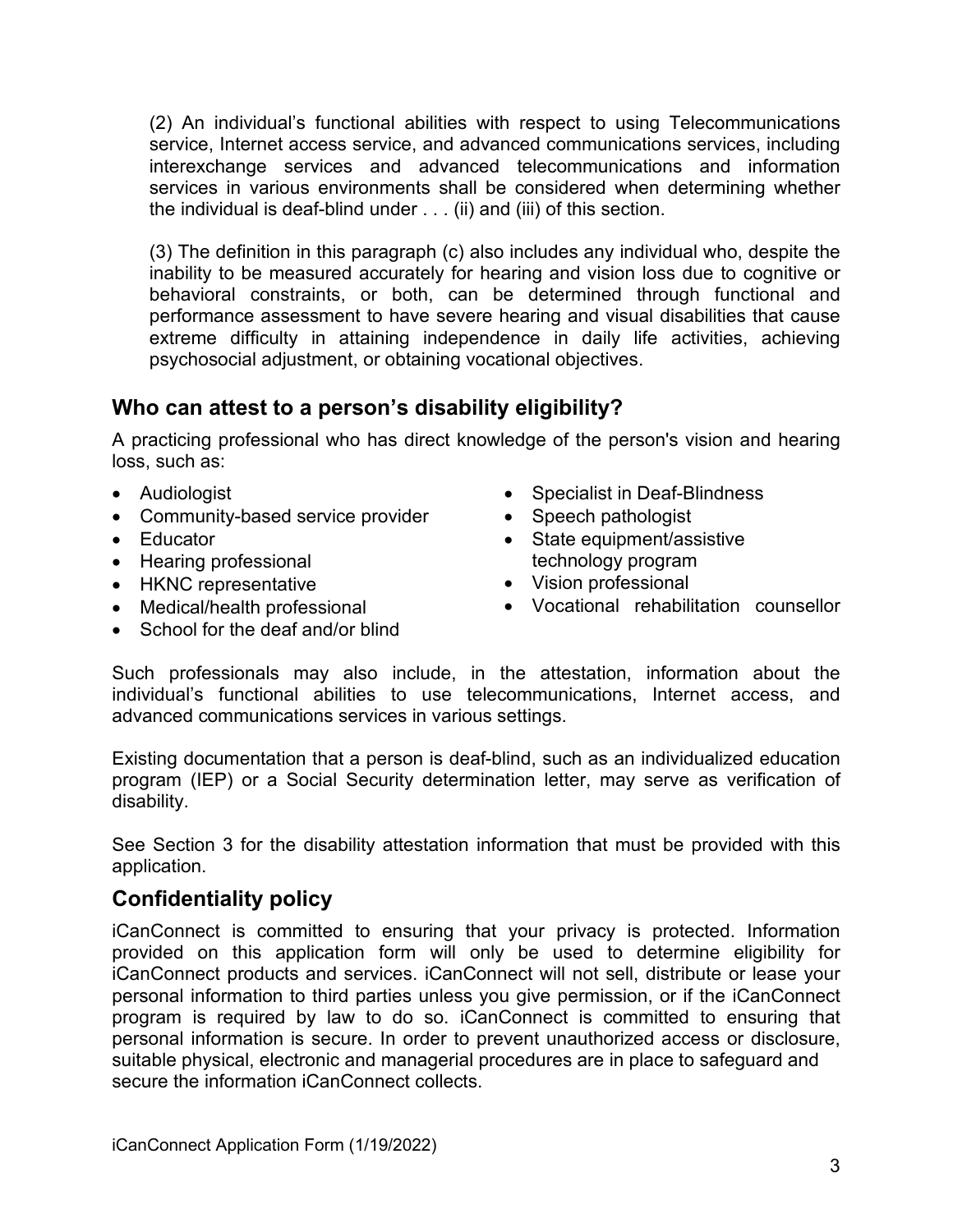# iCanConnect The National Deaf-Blind Equipment Distribution Program

# **Application Section 2 of 3: Applicant's Personal Data**

| (Please fill in all fields)                                               |                                                                                      |  |
|---------------------------------------------------------------------------|--------------------------------------------------------------------------------------|--|
|                                                                           |                                                                                      |  |
|                                                                           | Date of birth: _________________________________Gender: ________________________     |  |
|                                                                           | (If you are under age 18, your parent or legal guardian must sign the application.)  |  |
|                                                                           |                                                                                      |  |
|                                                                           |                                                                                      |  |
|                                                                           |                                                                                      |  |
|                                                                           | Alternate Phone: ___________________________ E-mail: ____________________________    |  |
|                                                                           |                                                                                      |  |
| Distribution Program) before? (check Yes or No) Yes ___ No                | Have you participated in iCanConnect (the National Deaf-Blind Equipment              |  |
| If yes, what state/states did you participate in iCanConnect? (list all): |                                                                                      |  |
| (check Yes or No) Yes ___ No ___                                          | Did you previously receive equipment through iCanConnect in another state?           |  |
|                                                                           | If yes, what state/states did you receive equipment through iCanConnect? (list all): |  |

\_\_\_\_\_\_\_\_\_\_\_\_\_\_\_\_\_\_\_\_\_\_\_\_\_\_\_\_\_\_\_\_\_\_\_\_\_\_\_\_\_\_\_\_\_\_\_\_\_\_\_\_\_\_\_\_\_\_\_\_\_\_\_\_\_\_\_\_\_\_\_

**How many people are living in your household? \_\_\_\_\_\_**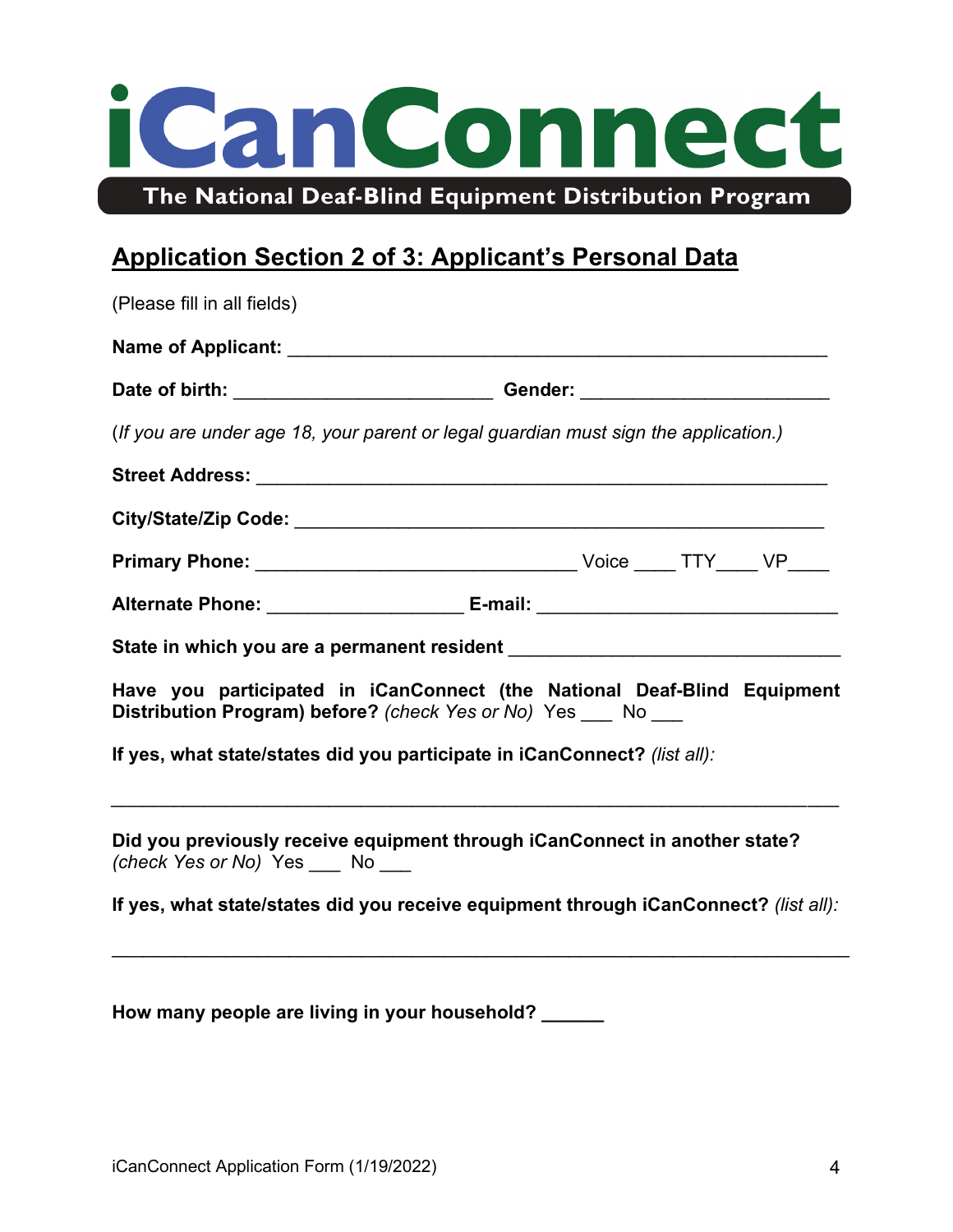**Language preference** *(check all that apply):*

| ASL<br><b>Tactile ASL/PSE</b><br>___ No Formal Language<br>___ Signed English                                                                                                                                                                                                                                                                                                                              | <b>Close Vision ASL/PSE</b><br>___ English (spoken)<br><b>Pidgin Signed English</b><br>Spanish (spoken)                                                               |
|------------------------------------------------------------------------------------------------------------------------------------------------------------------------------------------------------------------------------------------------------------------------------------------------------------------------------------------------------------------------------------------------------------|-----------------------------------------------------------------------------------------------------------------------------------------------------------------------|
| Which format do you prefer for written correspondence?                                                                                                                                                                                                                                                                                                                                                     |                                                                                                                                                                       |
| __ Braille<br>Large Print<br>___ Other _____________                                                                                                                                                                                                                                                                                                                                                       | E-mail<br><b>Standard Print</b>                                                                                                                                       |
| Prefer to be contacted by:                                                                                                                                                                                                                                                                                                                                                                                 |                                                                                                                                                                       |
| E-mail<br>Text Message<br>Video Phone                                                                                                                                                                                                                                                                                                                                                                      | Fax<br>$\_$ TTY (dial 711 for Relay)<br>Phone (voice)                                                                                                                 |
|                                                                                                                                                                                                                                                                                                                                                                                                            |                                                                                                                                                                       |
|                                                                                                                                                                                                                                                                                                                                                                                                            |                                                                                                                                                                       |
|                                                                                                                                                                                                                                                                                                                                                                                                            |                                                                                                                                                                       |
|                                                                                                                                                                                                                                                                                                                                                                                                            |                                                                                                                                                                       |
|                                                                                                                                                                                                                                                                                                                                                                                                            |                                                                                                                                                                       |
|                                                                                                                                                                                                                                                                                                                                                                                                            |                                                                                                                                                                       |
|                                                                                                                                                                                                                                                                                                                                                                                                            |                                                                                                                                                                       |
| How did you hear about this program?                                                                                                                                                                                                                                                                                                                                                                       |                                                                                                                                                                       |
| iCanConnect.org website<br>Disability advocacy group<br><b>Education provider /School</b><br><b>Friends</b><br>Interpreter<br><b>Helen Keller National Center</b><br>(HKNC) representative<br><b>Independent Living Center</b><br>News / Media (television, magazine, radio)<br>Social Media (Facebook, Twitter)<br><b>State Deaf-Blind Project</b><br><b>Vocational Rehabilitation Counselor</b><br>Other | <b>Conference or Seminar</b><br><b>Specialist in Deaf-Blind Services</b><br><b>Family Members</b><br>Healthcare provider<br><b>Senior Center</b><br>Technology vendor |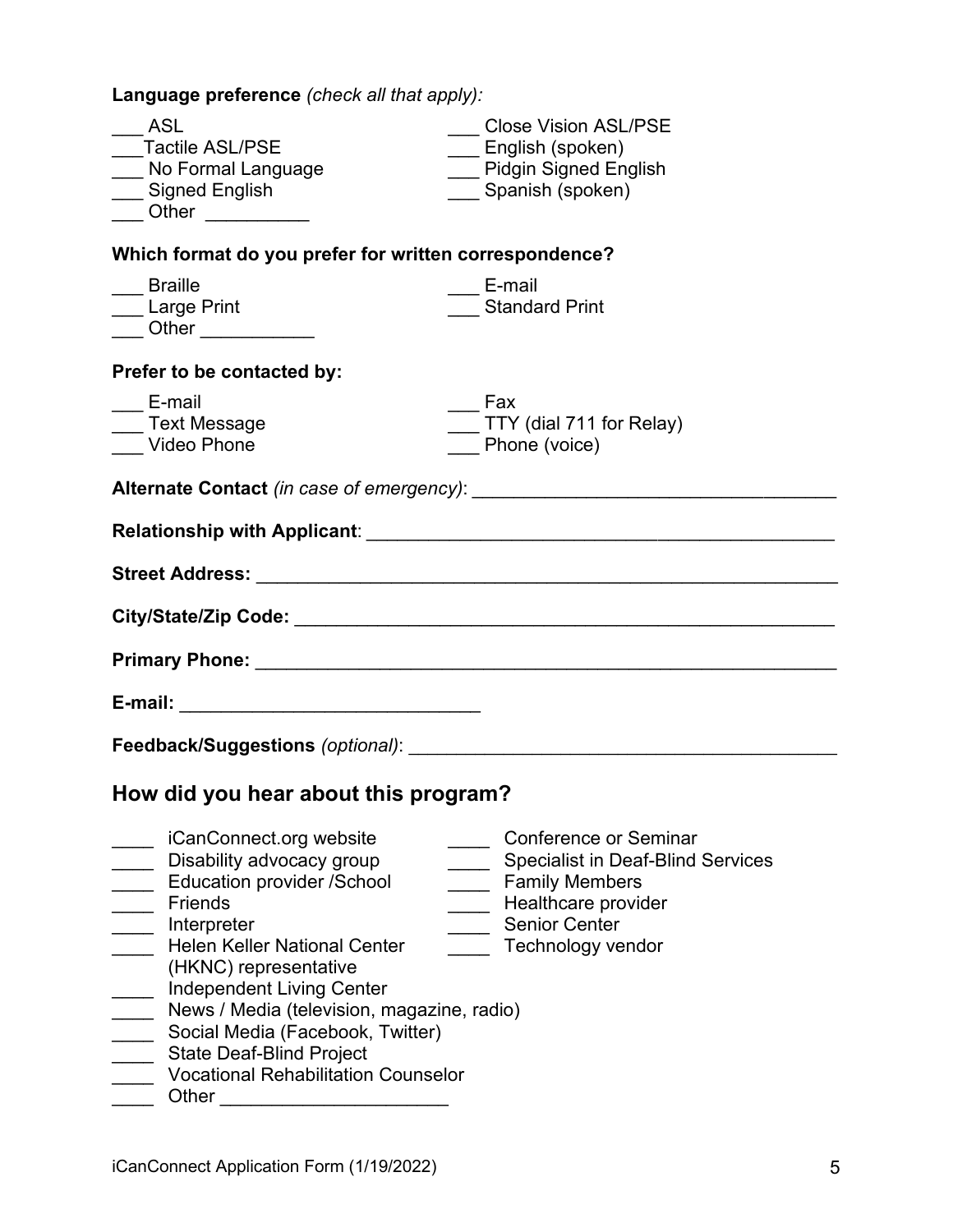# **Income eligibility**

To confirm your income eligibility, please mail or fax documentation that proves one of the following:

- 1. You are currently enrolled in a federal program with an income eligibility requirement that does not exceed 400% of the Federal Poverty Guidelines, such as:
	- a. Medicaid
	- b. Supplemental Security Income (SSI)
	- c. Federal public housing assistance or Section 8
	- d. Food Stamps or Supplemental Nutrition Assistance Program (SNAP)
	- e. Veterans and Survivors Pension Benefit; OR
- 2. Proof of all household income (as described in Section 1)

Please mail or fax a copy of last year's Federal IRS 1040 tax form(s) filed by you and members of your family/household or send other evidence of your total family/household income, such as recent Social Security Administration retirement benefit statement(s) or other pension benefit statement(s).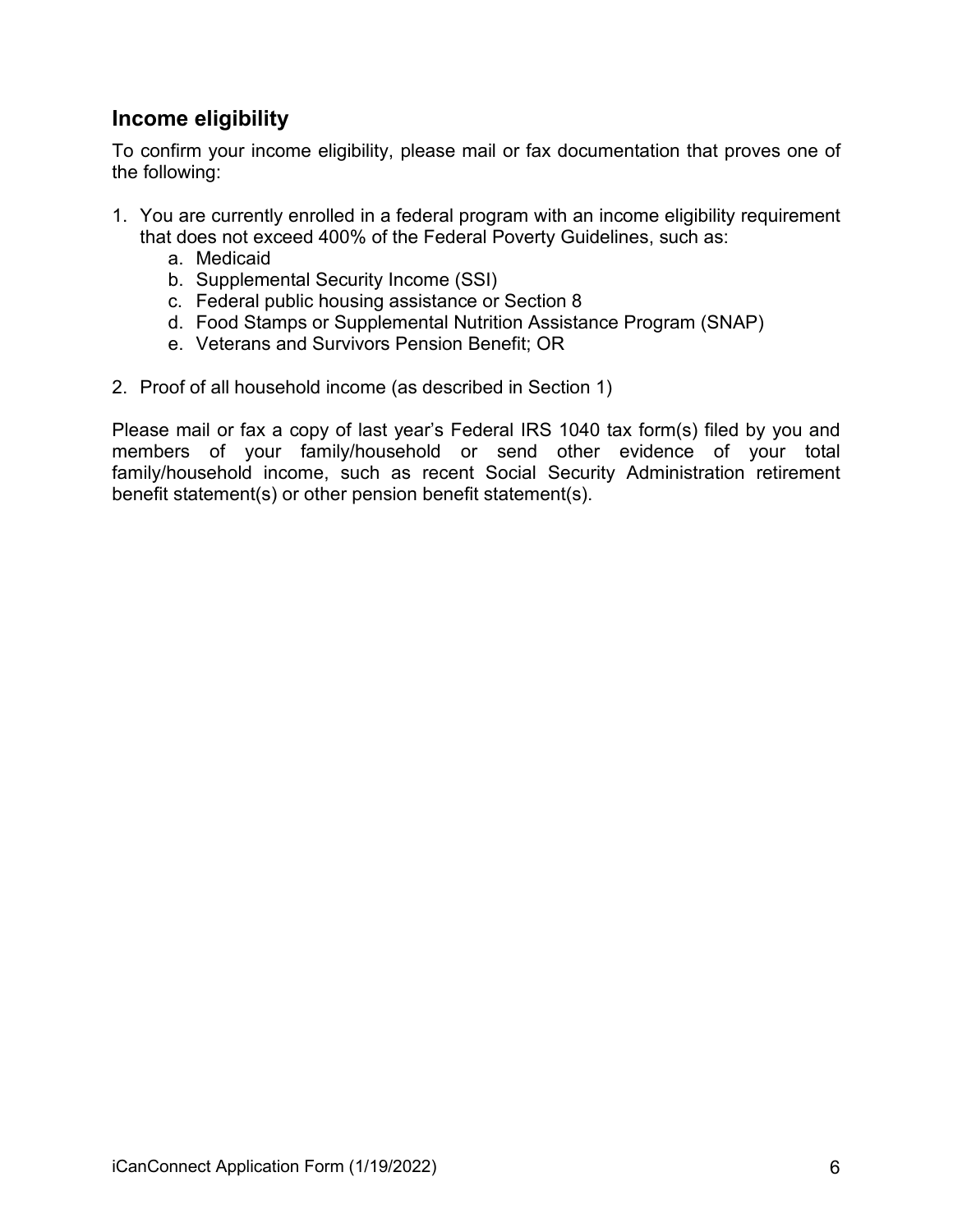## **Applicant attestation** (signature required)

I certify that all information provided on this application, including information about my disability and income, is true, complete, and accurate to the best of my knowledge. I authorize program representatives to verify the information provided.

I permit information about me to be shared with my state's current and successor program managers and representatives for the administration of the program and for the delivery of equipment and services to me. I also permit information about me to be reported to the Federal Communications Commission for the administration, operation, and oversight of the program. If I move and apply to any other state iCanConnect program, I also permit all state iCanConnect program(s) I participated in to send my program records to any other state iCanConnect program I apply to.

If I am accepted into the program, I agree to use program services solely for the purposes intended. I understand that I may not sell, give, or lend to another person any equipment provided to me by the program.

If I provide any false records or fail to comply with these or other requirements or conditions of the program, program officials may end services to me immediately. Also, if I violate these or other requirements or conditions of the program on purpose, program officials may take legal action against me.

I certify that I have read, understand, and accept these conditions to participate in iCanConnect (the National Deaf-Blind Equipment Distribution Program).

\_\_\_\_\_\_\_\_\_\_\_\_\_\_\_\_\_\_\_\_\_\_\_\_\_\_\_\_\_\_\_\_\_\_\_\_\_\_\_\_\_\_\_\_\_\_\_\_\_\_\_\_\_\_\_\_\_\_\_\_\_\_\_\_\_\_\_\_\_\_

#### **Print name of applicant or parent/guardian (if applicant is under age 18):**

**Signature:** \_\_\_\_\_\_\_\_\_\_\_\_\_\_\_\_\_\_\_\_\_\_\_\_\_\_\_\_\_\_\_\_\_ **Date:** \_\_\_\_\_\_\_\_\_\_\_\_\_\_\_\_\_\_\_\_\_

If this application is completed by someone other than the applicant, please state your name:

\_\_\_\_\_\_\_\_\_\_\_\_\_\_\_\_\_\_\_\_\_\_\_\_\_\_\_\_\_\_\_\_\_\_\_\_\_\_\_\_\_\_\_\_\_\_\_\_\_\_\_\_\_\_\_\_\_\_\_\_\_\_\_\_\_\_\_\_\_\_

By affixing my name above, I certify that I am signing this application for the applicant and with the applicant's knowledge and consent.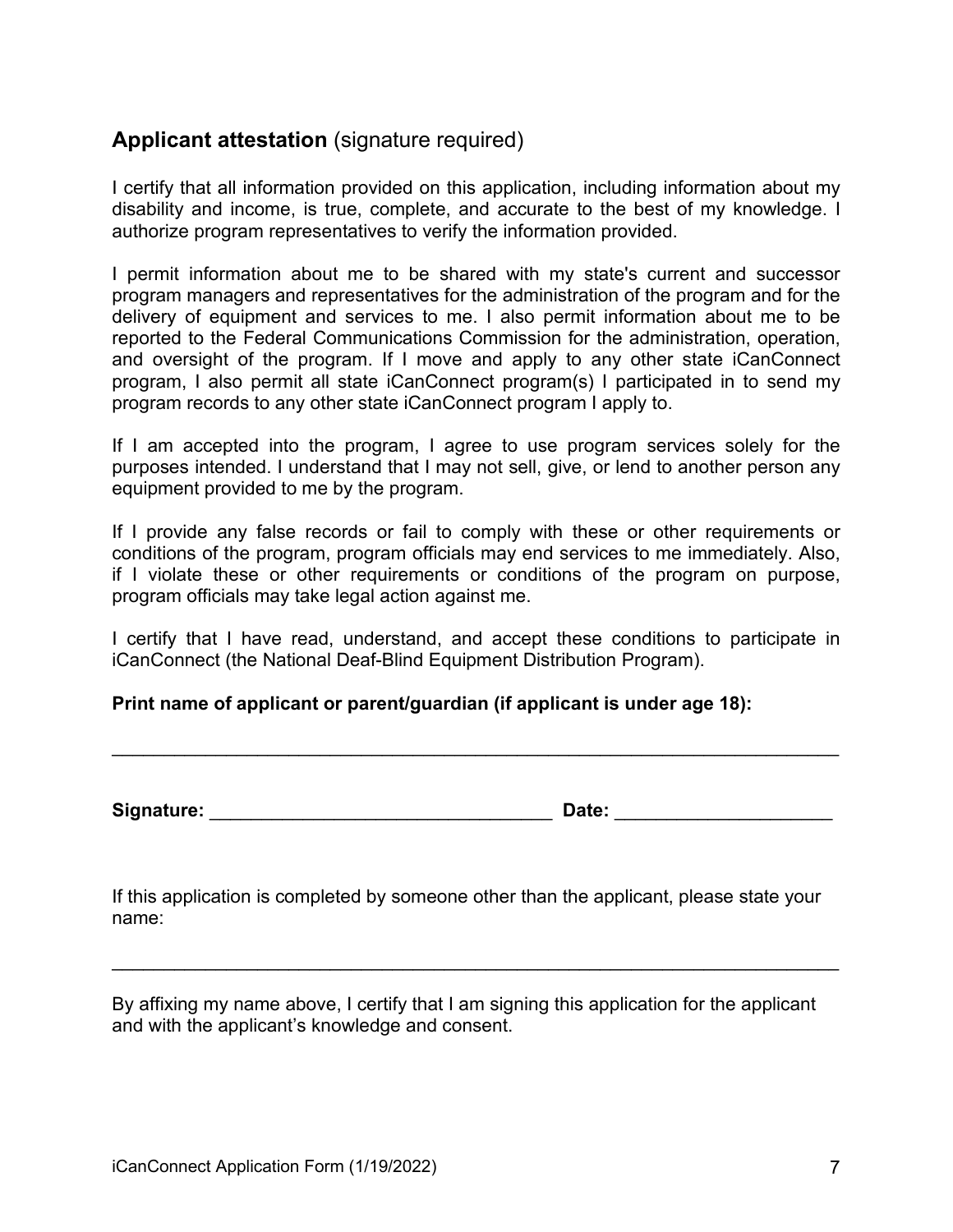

# **Application Section 3 of 3: Disability Verification**

This disability verification section is to be completed by a practicing professional who has direct knowledge of the applicant's vision and hearing loss.

Please complete the following fields, and sign and date at the bottom.

#### *Name and Address of Deaf-Blind Individual:*

|                              | Street Address: _______________________City/State/Zip: _________________________ |  |
|------------------------------|----------------------------------------------------------------------------------|--|
| <b>Attester Information:</b> |                                                                                  |  |
|                              |                                                                                  |  |
|                              |                                                                                  |  |
|                              |                                                                                  |  |
|                              | City/State/Zip: ________________________                                         |  |

For this program, the CVAA requires that the term "deaf-blind" has the same meaning given by the Helen Keller National Center Act. In general, the individual must have a certain vision loss and a hearing loss that, combined, cause extreme difficulty in attaining independence in daily life activities, achieving psychosocial adjustment, or obtaining a vocation (working).

Specifically, the FCC's NDBEDP rule 64.6203(c) states that an individual who is "deafblind" is:

(1) Any individual:

(i) Who has a central visual acuity of 20/200 or less in the better eye with corrective lenses, or a field defect such that the peripheral diameter of visual field subtends an angular distance no greater than 20 degrees, or a progressive visual loss having a prognosis leading to one or both these conditions;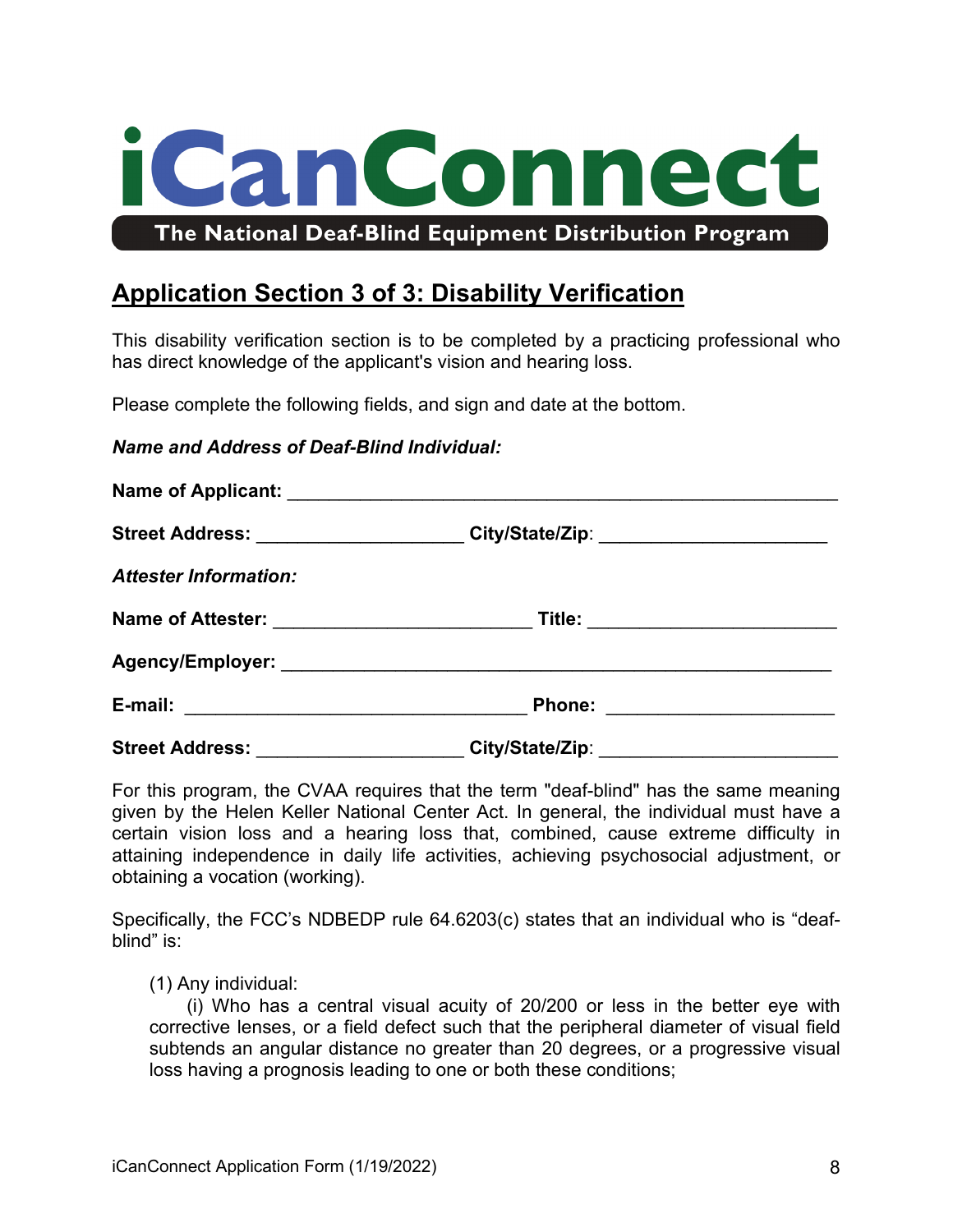(ii) Who has a chronic hearing impairment so severe that most speech cannot be understood with optimum amplification, or a progressive hearing loss having a prognosis leading to this condition; and

(iii) For whom the combination of impairments described in . . . (i) and (ii) of this section cause extreme difficulty in attaining independence in daily life activities, achieving psychosocial adjustment, or obtaining a vocation.

(2) An applicant's functional abilities with respect to Telecommunications service, Internet access service, and advanced communications services, including interexchange services and advanced telecommunications and information services in various environments shall be considered when determining whether the individual is deaf-blind under . . . (ii) and (iii) of this section.

(3) The definition in this paragraph (c) also includes any individual who, despite the inability to be measured accurately for hearing and vision loss due to cognitive or behavioral constraints, or both, can be determined through functional and performance assessment to have severe hearing and visual disabilities that cause extreme difficulty in attaining independence in daily life activities, achieving psychosocial adjustment, or obtaining vocational objectives.

**I certify under penalty of perjury that, to the best of my knowledge, this individual is deaf-blind as defined by the FCC as above** (and as previously referenced in Section 1).

**My attestation is based on the following:** 

(*Please state how you are familiar with each of the applicant's hearing and vision loss, AND the applicant's combination of hearing and vision loss, as defined in the FCC's NDBEDP rules listed directly above):*

**\_\_\_\_\_\_\_\_\_\_\_\_\_\_\_\_\_\_\_\_\_\_\_\_\_\_\_\_\_\_\_\_\_\_\_\_\_\_\_\_\_\_\_\_\_\_\_\_\_\_\_\_\_\_\_\_\_\_\_\_\_\_\_\_\_\_\_\_\_\_**

**Vision loss: \_\_\_\_\_\_\_\_\_\_\_\_\_\_\_\_\_\_\_\_\_\_\_\_\_\_\_\_\_\_\_\_\_\_\_\_\_\_\_\_\_\_\_\_\_\_\_\_\_\_\_\_\_\_\_\_\_\_\_**

**Hearing loss: \_\_\_\_\_\_\_\_\_\_\_\_\_\_\_\_\_\_\_\_\_\_\_\_\_\_\_\_\_\_\_\_\_\_\_\_\_\_\_\_\_\_\_\_\_\_\_\_\_\_\_\_\_\_\_\_\_\_**

**Describe how the combination of hearing and vision loss affects this person in daily life** (Please refer to the definition of deaf-blind in this section of the application**):** 

**\_\_\_\_\_\_\_\_\_\_\_\_\_\_\_\_\_\_\_\_\_\_\_\_\_\_\_\_\_\_\_\_\_\_\_\_\_\_\_\_\_\_\_\_\_\_\_\_\_\_\_\_\_\_\_\_\_\_\_\_\_\_\_\_\_\_\_\_\_\_**

**\_\_\_\_\_\_\_\_\_\_\_\_\_\_\_\_\_\_\_\_\_\_\_\_\_\_\_\_\_\_\_\_\_\_\_\_\_\_\_\_\_\_\_\_\_\_\_\_\_\_\_\_\_\_\_\_\_\_\_\_\_\_\_\_\_\_\_\_\_\_**

**Attester Signature:** \_\_\_\_\_\_\_\_\_\_\_\_\_\_\_\_\_\_\_\_\_\_\_\_\_\_\_\_\_\_\_\_ **Date** \_\_\_\_\_\_\_\_\_\_\_\_\_\_\_\_